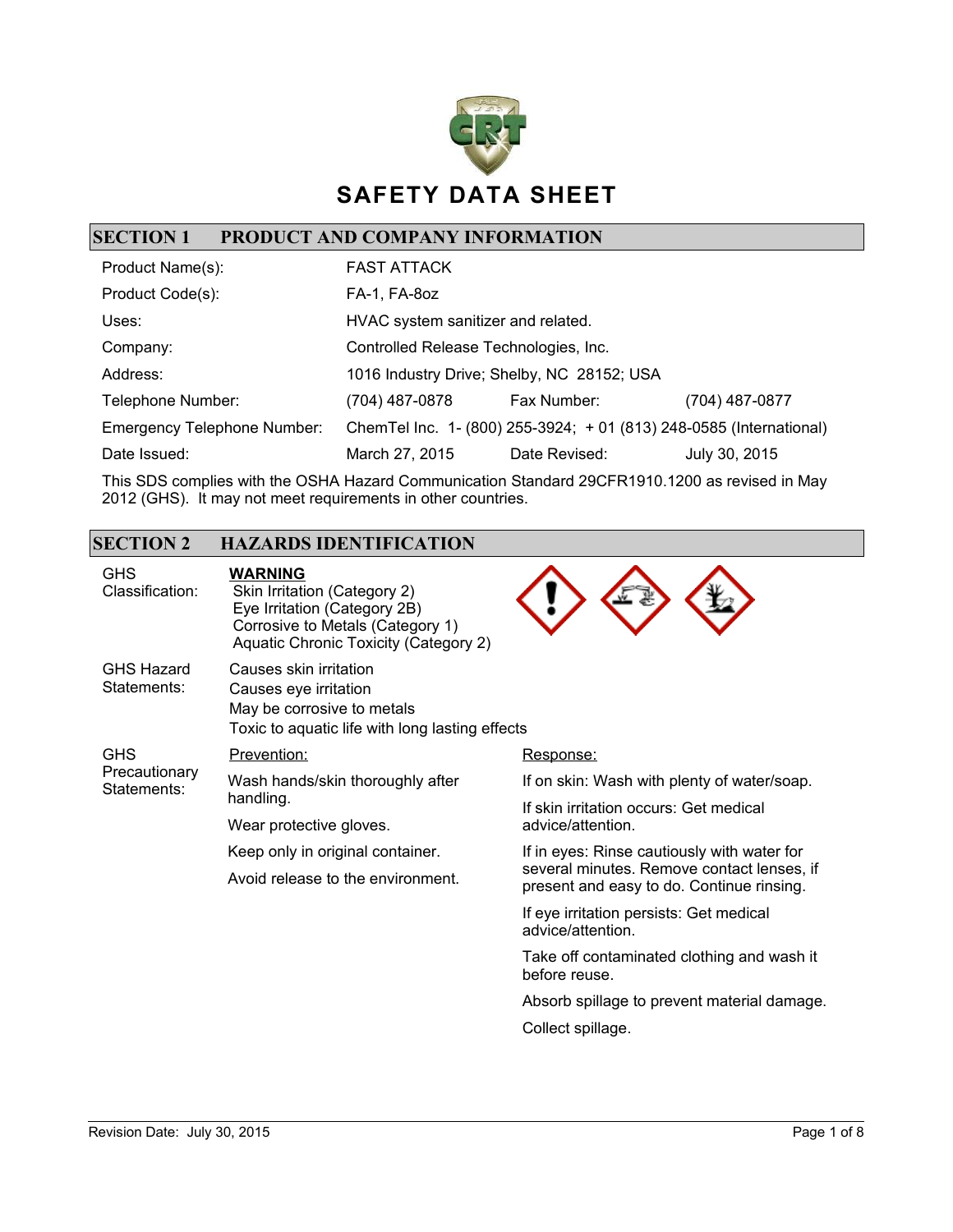### **SECTION 2 HAZARDS IDENTIFICATION**

Storage:

Disposal:

Store in corrosive resistant container with a resistant inner liner.

Dispose of contents/container in accordance with local/regional/national/international regulations.

**GHS** Assessment: Approximately 0.5% of this mixture consists of ingredient(s) of unknown acute toxicity. Approximately 4% of the mixture consists of ingredient(s) of unknown hazards to the

#### **SECTION 3 COMPOSITION / INGREDIENTS**

aquatic environment.

| Component              | <b>CAS Number</b> | <b>EC Number</b> | <b>Concentration</b> |
|------------------------|-------------------|------------------|----------------------|
| IWater                 | 7732-18-5         | 231-791-2        | > 85%                |
| Alkylphenol ethoxylate | Proprietary       | ---              | $1 - 5%$             |
| Phosphoric acid        | 7664-38-2         | 231-633-2        | $1 - 5%$             |

Trade Secret Claims: Specific chemical identity and/or exact percentage (concentration) of components has been withheld as a trade secret.

#### **SECTION 4 FIRST AID MEASURES**

| First Aid - Eyes:                                       | In case of contact, immediately flush eyes with plenty of water for at least 15<br>minutes. Get medical attention, if irritation develops.                                                                                                                                                                                                                                                                       |
|---------------------------------------------------------|------------------------------------------------------------------------------------------------------------------------------------------------------------------------------------------------------------------------------------------------------------------------------------------------------------------------------------------------------------------------------------------------------------------|
| First Aid - Skin:                                       | In case of contact, immediately flush skin with plenty of soap and water for at least<br>15 minutes while removing contaminated clothing and shoes. Get medical<br>attention immediately if irritation or rash develops and/or persists. Wash<br>contaminated clothing before reuse.                                                                                                                             |
| First Aid - Ingestion:                                  | If swallowed and feel unwell, call a physician or poison control center. DO NOT<br>induce vomiting unless directed to do so by a physician or poison control center. If<br>victim is fully conscious, give a cupful of water. Never give anything by mouth to<br>an unconscious person.                                                                                                                          |
| First Aid - Inhalation:                                 | If respiratory symptoms or other symptoms of exposure develop, move victim away<br>from source of exposure and into fresh air. If symptoms persist, seek immediate<br>medical attention. If victim is not breathing, clear airway and immediately begin<br>artificial respiration. If breathing difficulties develop, oxygen should be<br>administered by qualified personnel. Seek immediate medical attention. |
| Important Symptoms /<br>Effects – Acute and<br>Delayed: | Tissue redness/irritation, nausea.                                                                                                                                                                                                                                                                                                                                                                               |
| Advice to Physician:                                    | Treat symptomatically.                                                                                                                                                                                                                                                                                                                                                                                           |

#### **SECTION 5 FIRE FIGHTING MEASURES**

| <b>Extinguishing Media:</b>                               | Treat surrounding material. Water spray, dry chemical, carbon dioxide, or<br>foam is recommended. Carbon dioxide can displace oxygen. Use caution<br>when applying carbon dioxide in confined spaces. |
|-----------------------------------------------------------|-------------------------------------------------------------------------------------------------------------------------------------------------------------------------------------------------------|
| Specific Hazards:                                         | This product is not combustible. This product may give rise to hazardous<br>vapors in a fire. Vapors/fumes may be irritating, corrosive and/or toxic.                                                 |
| Protective equipment and<br>procedures for fire-fighters: | Wear full protective clothing and self-contained breathing apparatus.                                                                                                                                 |
| <b>Additional Advice:</b>                                 | None.                                                                                                                                                                                                 |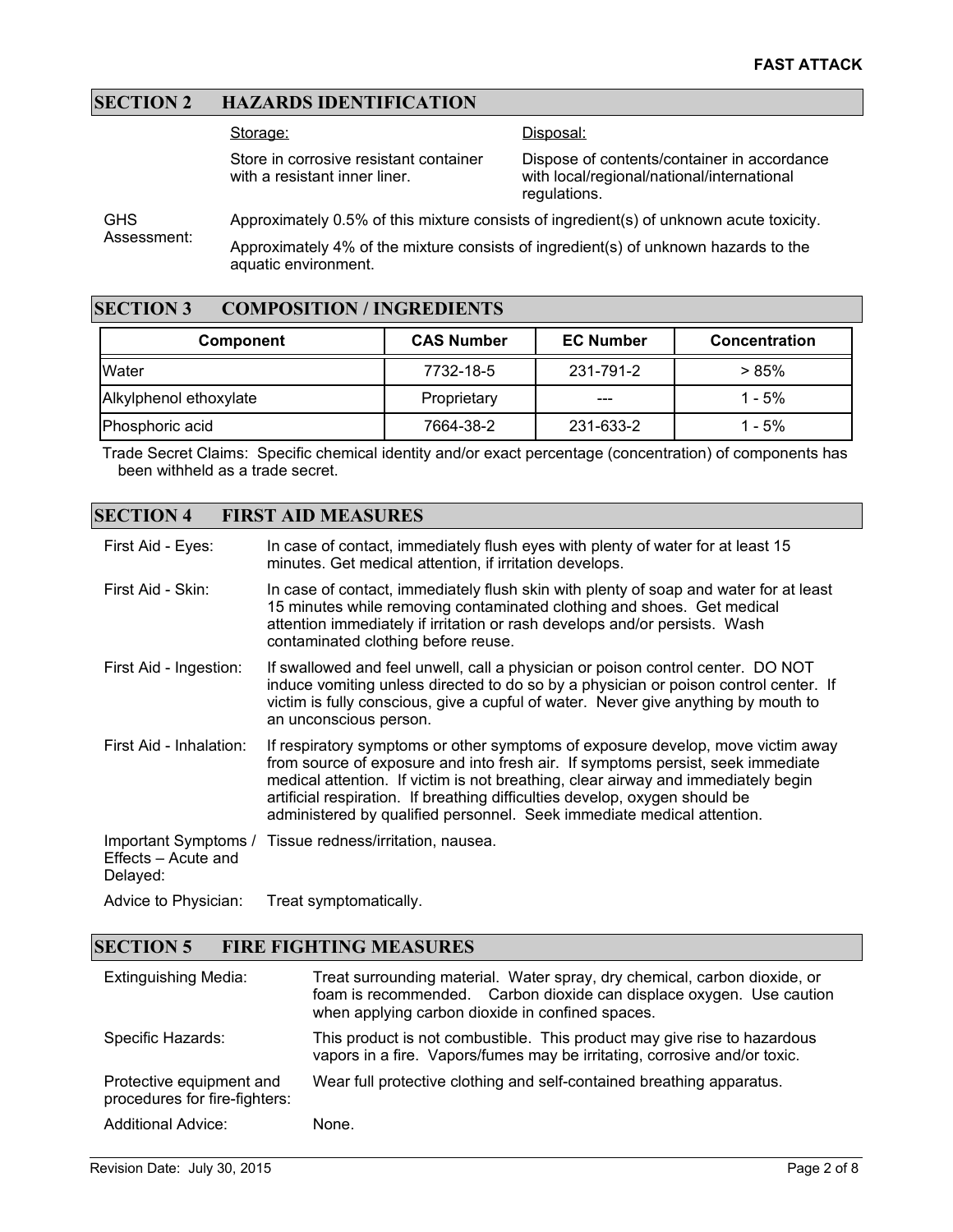# **SECTION 6 ACCIDENTAL RELEASE MEASURES**

| Spill Procedures:                 | Wipe up spills with an absorbent towel/material and transfer into suitable<br>containers for recovery or disposal. Finally flush area with water.                                                                      |
|-----------------------------------|------------------------------------------------------------------------------------------------------------------------------------------------------------------------------------------------------------------------|
| <b>Personal Precautions:</b>      | Wear suitable protective clothing.                                                                                                                                                                                     |
| <b>Environmental Precautions:</b> | Prevent the material from entering drains or water courses. Do not<br>discharge directly to a water source. Advise Authorities if spillage has<br>entered watercourse or sewer or has contaminated soil or vegetation. |

### **SECTION 7 HANDLING AND STORAGE**

| Handling:          | Wear appropriate personal protection (See Section 8) when handling this material.<br>The work area must be equipped with a safety shower and eye wash station. If<br>exposed to the solution, avoid contact with skin and eyes. Wash thoroughly after<br>handling solution. |
|--------------------|-----------------------------------------------------------------------------------------------------------------------------------------------------------------------------------------------------------------------------------------------------------------------------|
| Storage:           | Keep container(s) tightly closed. Use and store this material at temperatures<br>between 15.5 and 26.7°C (60-80°F) away from moisture, heat, direct sunlight and<br>hot metal surfaces. Keep from freezing. Keep away from any incompatible<br>materials (see Section 10).  |
| Additional Advice: | Store in original container. Store as directed by the manufacturer.                                                                                                                                                                                                         |

### **SECTION 8 EXPOSURE CONTROLS AND PERSONAL PROTECTION**

| Occupational Exposure<br>Standards:     | Exposure limits are listed below, if they exist.                                                                                                                                                                              |
|-----------------------------------------|-------------------------------------------------------------------------------------------------------------------------------------------------------------------------------------------------------------------------------|
| Water:                                  | None.                                                                                                                                                                                                                         |
| Alkylphenol ethoxylate:                 | None.                                                                                                                                                                                                                         |
| Phosphoric acid:                        | ACGIH TLV: 1 mg/m3 TWA.<br>ACGIH: 3 mg/m3 STEL.<br>UK: 1 mg/m3 TWA.<br>UK: 2 mg/m3 STEL.<br>OSHA PEL: 1 mg/m3 TWA.<br>NIOSH REL: 1 mg/m3 TWA.<br>NIOSH REL: 3 mg/m3 STEL.                                                     |
| <b>Engineering Control</b><br>Measures: | Engineering methods to prevent or control exposure are preferred. Methods<br>include process or personnel enclosure, mechanical ventilation (local<br>exhaust), and control of process conditions.                            |
| <b>Respiratory Protection:</b>          | A NIOSH certified air purifying respirator may be used under conditions<br>where airborne concentrations are expected to exceed exposure limits.                                                                              |
| Hand Protection:                        | The use of gloves impervious to the specific material handled is advised to<br>prevent skin contact, possible irritation and skin damage (see glove<br>manufacturer literature for information on permeability).              |
| Eye Protection:                         | Approved eye protection (safety glasses with side-shields or goggles) to<br>safeguard against potential eye contact, irritation, or injury is recommended.<br>Depending on conditions of use, a face shield may be necessary. |
| <b>Body Protection:</b>                 | Impervious clothing should be worn as needed to prevent skin contact.                                                                                                                                                         |

### **SECTION 9 PHYSICAL AND CHEMICAL PROPERTIES**

Physical State: Liquid Color: Dark brown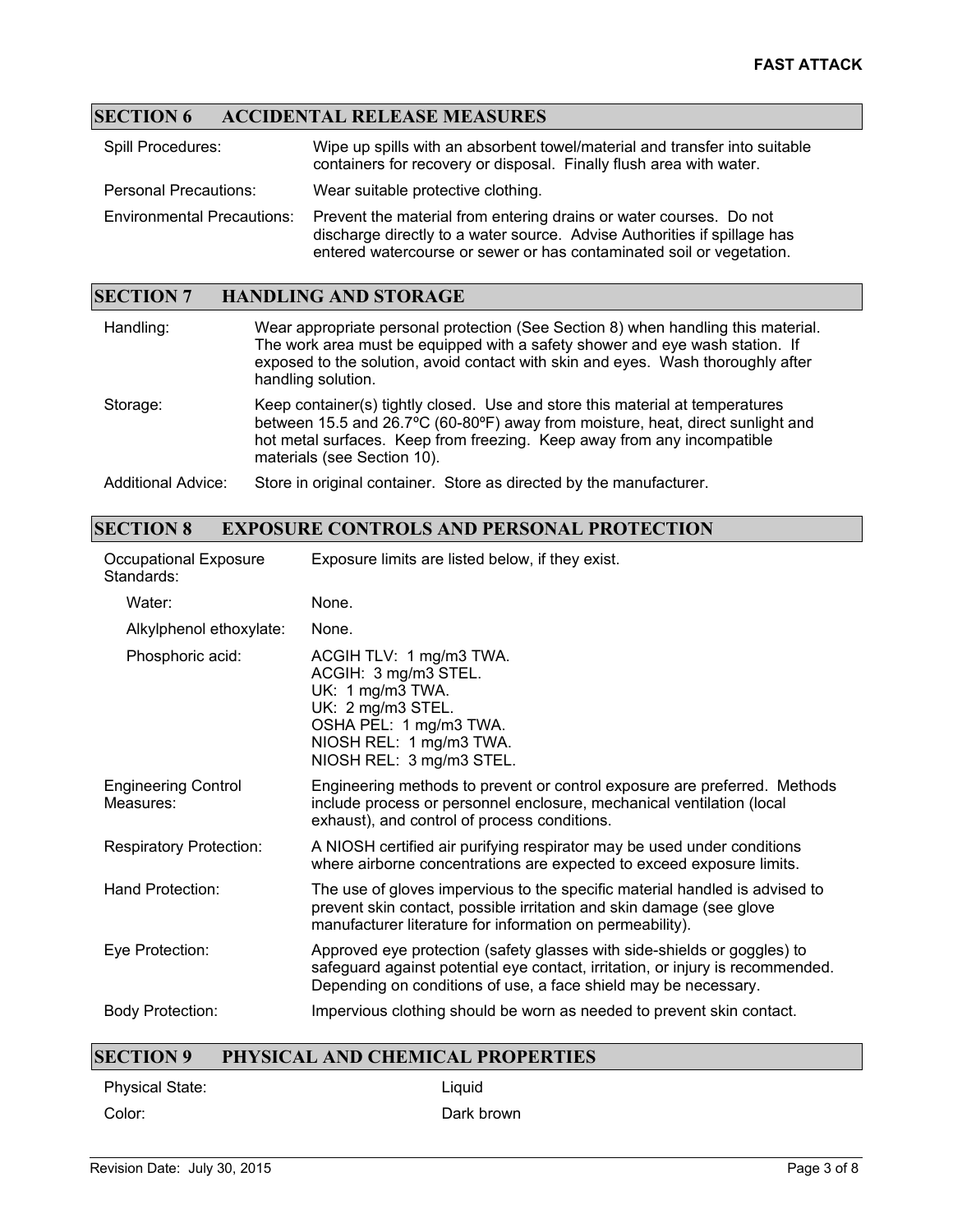# **SECTION 9 PHYSICAL AND CHEMICAL PROPERTIES**

| Odor:                                         | Characteristic                         |
|-----------------------------------------------|----------------------------------------|
| Odor Threshold:                               | Not available.                         |
| pH:                                           | 1.0                                    |
| Melting Point/Range (°C/°F):                  | Not available.                         |
| Boiling Point/Range (°C/°F):                  | 100°C / 212°F (water)                  |
| Flash Point (PMCC) (°C/°F):                   | Not flammable.                         |
| Evaporation Rate:                             | Not available.                         |
| Flammability / Explosivity Limits in Air (%): | Not available.                         |
| Vapor Pressure:                               | 23.8 mmHg $(25^{\circ}C)$ (water)      |
| Vapor Density (Air = $1$ ):                   | Not available.                         |
| <b>Relative Density:</b>                      | 1 $(23.9^{\circ}C)$                    |
| Solubility in Water:                          | Completely soluble.                    |
| <b>Partition Coefficient:</b>                 | Not available.                         |
| Autoignition Temperature (°C/°F):             | Not available.                         |
| Decomposition Temperature (°C/°F):            | Not available.                         |
| Viscosity:                                    | Not available.                         |
| <b>Explosive Properties:</b>                  | None.                                  |
| <b>Oxidizing Properties:</b>                  | None.                                  |
| Volatile Organic Content (VOC) (g/l):         | ca. 20 g/l (as defined by 40CFR51.100) |

# **SECTION 10 STABILITY AND REACTIVITY**

| Reactivity:                          | Product will not undergo additional reaction.                                                   |
|--------------------------------------|-------------------------------------------------------------------------------------------------|
| Stability:                           | Stable under normal storage conditions.                                                         |
| Hazardous Polymerization:            | Will not occur.                                                                                 |
| Conditions to Avoid:                 | Contact with incompatible materials, excessive heat.                                            |
| Incompatibilities:                   | Oxidizing agents, reducing agents, strong bases.                                                |
| Hazardous Decomposition<br>Products: | Oxides of carbon, oxides of phosphorus, aliphatic and aromatic<br>compounds, toxic by-products. |

#### **SECTION 11 TOXICOLOGICAL INFORMATION**

*If available, toxicity data for the product is given; otherwise component data is listed.*

| Acute Toxicity:              | This product is not expected to be appreciably toxic.<br>(Water) No data.<br>(Alkylphenol ethoxylate) Oral LD50 (rat) > 2000 mg/kg; Dermal LD50 (rabbit)<br>2500 mg/kg<br>(Phosphoric acid) Oral LD50 (rat) 1530 mg/kg; Dermal LD50 (rabbit) 2740<br>mg/kg; Inhalation LC50 (rabbit) 1.689 mg/l (1 hr) |
|------------------------------|--------------------------------------------------------------------------------------------------------------------------------------------------------------------------------------------------------------------------------------------------------------------------------------------------------|
| Skin Corrosion / Irritation: | The product is expected to be irritating to the skin.<br>(Water) No data.<br>(Alkylphenol ethoxylate) Irritating to skin (rabbit).<br>(Phosphoric acid) No data.                                                                                                                                       |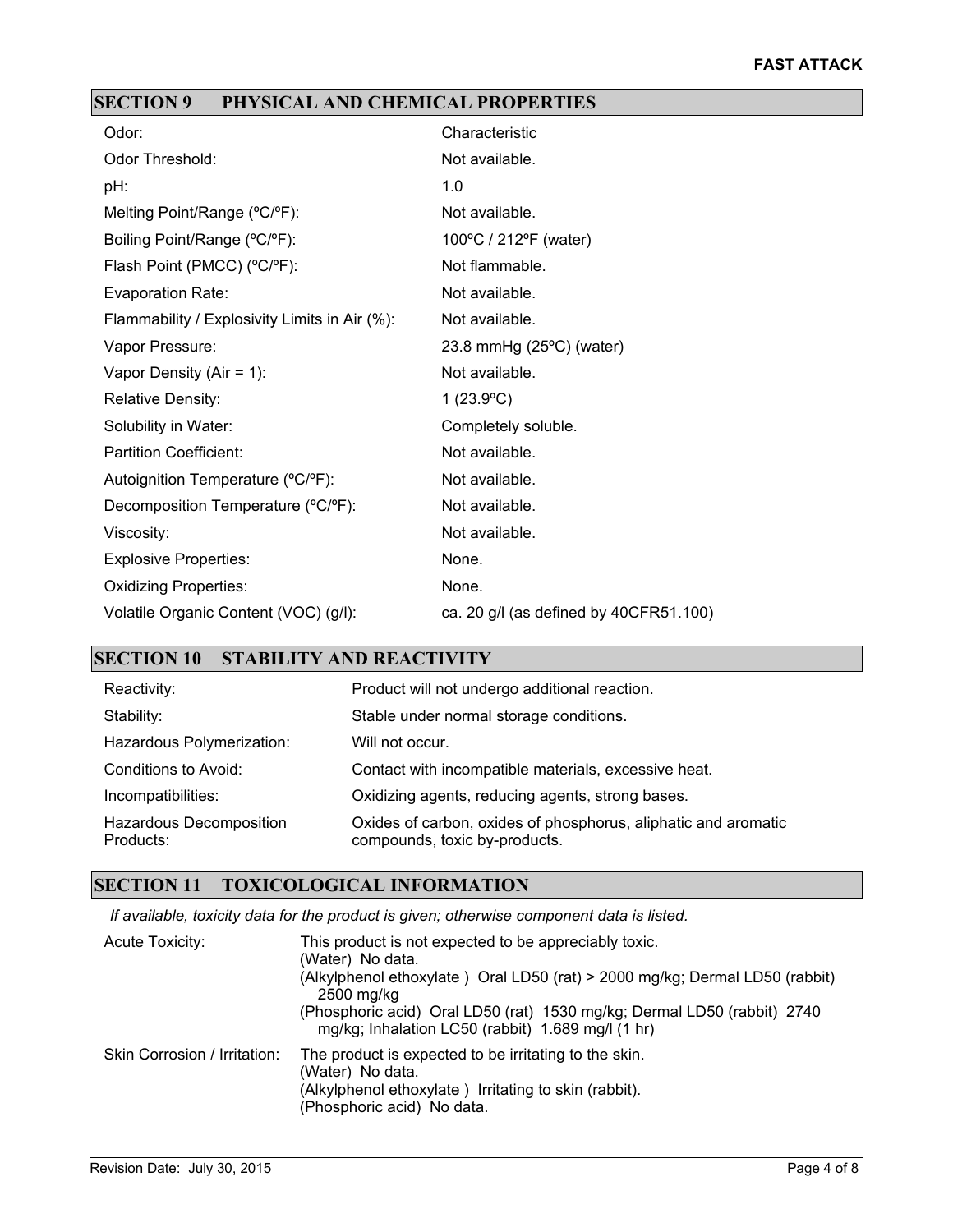# **SECTION 11 TOXICOLOGICAL INFORMATION**

| Serious Eye Damage /<br>Irritation:                                                                       | The product is expected to be irritating to the eyes.<br>(Water) No data.<br>(Alkylphenol ethoxylate) Mildly irritating to eye (rabbit).<br>(Phosphoric acid) Irritating to eyes (rabbit).                                                                                                                                                                                                             |
|-----------------------------------------------------------------------------------------------------------|--------------------------------------------------------------------------------------------------------------------------------------------------------------------------------------------------------------------------------------------------------------------------------------------------------------------------------------------------------------------------------------------------------|
| Respiratory or Skin<br>Sensitization:                                                                     | The product is not expected to be dermally sensitizing.<br>(Water) No data.<br>(Alkylphenol ethoxylate) Not dermally sensitizing (guinea pig).<br>(Phosphoric acid) No data.                                                                                                                                                                                                                           |
| Mutagenicity:                                                                                             | This product is not expected to be mutagenic.<br>(Water) No data.<br>(Alkylphenol ethoxylate) Not mutagenic (Ames test system). Did not induce<br>structural chromosomal aberrations in human lymphocyte cells and was<br>considered to be non clastogenic in human lymphocytes.<br>(Phosphoric acid) Not genotoxic in Ames testing. Negative in Syrian hamster<br>embryo cells (cell transformation). |
| Carcinogenicity:                                                                                          | This product is not expected to be carcinogenic.<br>(Water) No data.<br>(Alkylphenol ethoxylate) No data.<br>(Phosphoric acid) No data.                                                                                                                                                                                                                                                                |
| Reproductive /<br>Developmental Toxicity:                                                                 | This product is not expected to be developmentally harmful.<br>(Water) No data.<br>(Alkylphenol ethoxylate) No data.<br>(Phosphoric acid) No harmful effects on growth or reproduction could be<br>observed at levels of 0.75% of the rats diets.                                                                                                                                                      |
| Chronic/Subchronic<br>Toxicity: Specific Target<br>Organ/Systemic Toxicity -<br>Single Exposure:          | (Water) No data.<br>(Alkylphenol ethoxylate) No data.<br>(Phosphoric acid) No data.                                                                                                                                                                                                                                                                                                                    |
| Chronic/Subchronic<br><b>Toxicity: Specific Target</b><br>Organ/Systemic Toxicity -<br>Repeated Exposure: | (Water) No data.<br>(Alkylphenol ethoxylate) A NOEL of 40 mg/kg was established based on no<br>observable systemic effects in orally-fed rats (90 day study).<br>(Phosphoric acid) No data.                                                                                                                                                                                                            |
| <b>Aspiration Hazard:</b>                                                                                 | This product is not expected to be an aspiration hazard.                                                                                                                                                                                                                                                                                                                                               |
| Additional Information:                                                                                   | None.                                                                                                                                                                                                                                                                                                                                                                                                  |

### **SECTION 12 ECOLOGICAL INFORMATION**

*If available, ecological data for the product is given; otherwise component data is listed.*

| <b>Acute Ecotoxicity:</b>  | This product may be toxic to aquatic species.<br>(Water) No data.<br>(Alkylphenol ethoxylate) LD50 (fathead minnow) 0.323 mg/l/96 hr; LC50<br>(Daphnia magna) 0.148 mg/l/48 hr.<br>(Phosphoric acid) No data. |
|----------------------------|---------------------------------------------------------------------------------------------------------------------------------------------------------------------------------------------------------------|
| Mobility:                  | (Water) No data.<br>(Alkylphenol ethoxylate) No data.<br>(Phosphoric acid) Infiltrates downward in soil, the rate being greater with<br>lower concentration because of reduced viscosity.                     |
| Persistence/Degradability: | (Water) No data.<br>(Alkylphenol ethoxylate) Expected to biodegrade under aerobic conditions.<br>(Phosphoric acid) Phosphates may persist indefinitely.                                                       |
| Bioaccumulation:           | (Water) No data.<br>(Alkylphenol ethoxylate) Not bioaccumulative (BCF ranges from 0.8 to 37).                                                                                                                 |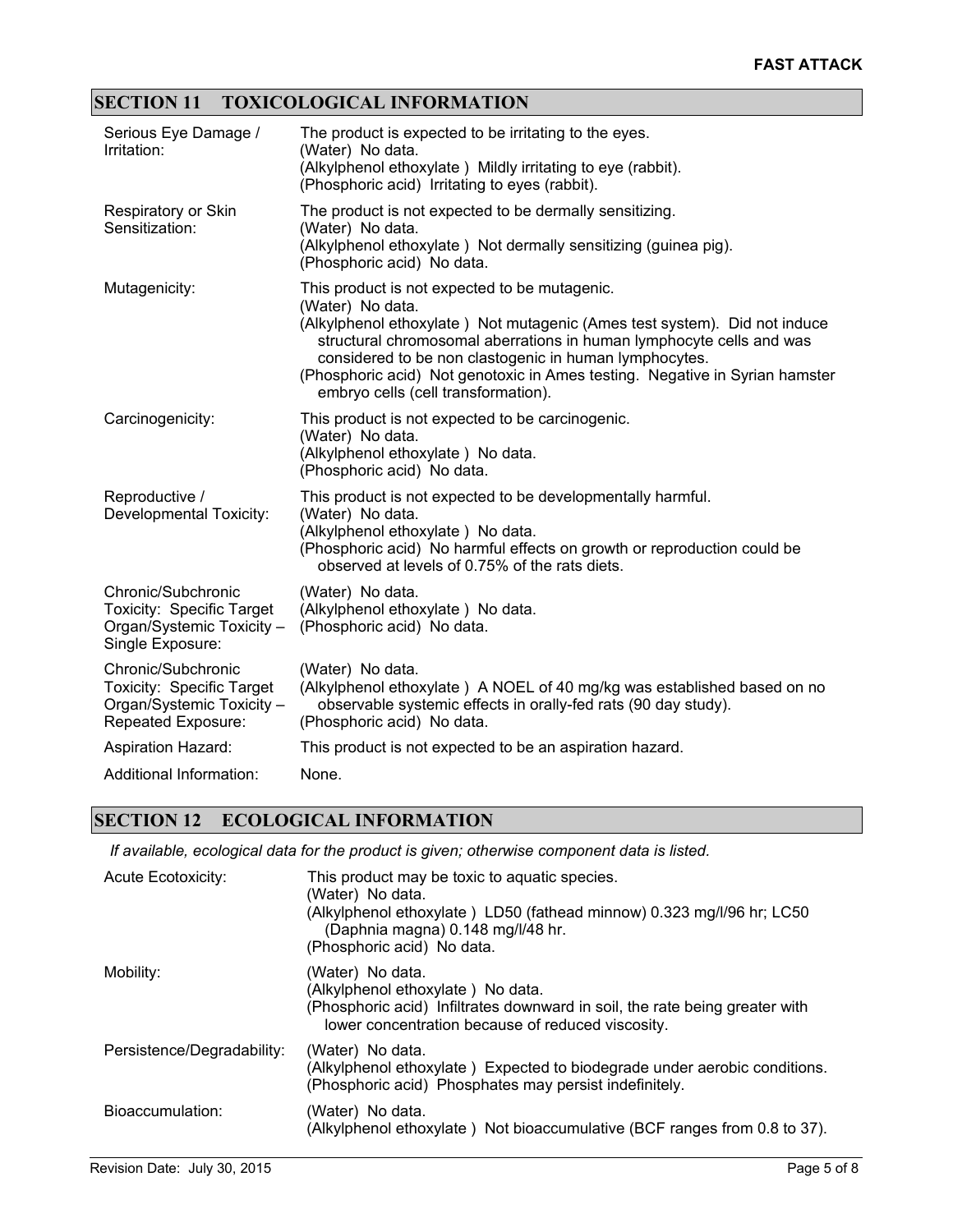### **SECTION 12 ECOLOGICAL INFORMATION**

(Phosphoric acid) No data.

Other adverse effects: None.

#### **SECTION 13 DISPOSAL CONSIDERATION**

| Environmental precautions: | Prevent the material from entering drains or water courses. Do not<br>discharge directly to a water source. Advise Authorities if spillage has<br>entered watercourse or sewer or has contaminated soil or vegetation.                                                                                                                                                                  |
|----------------------------|-----------------------------------------------------------------------------------------------------------------------------------------------------------------------------------------------------------------------------------------------------------------------------------------------------------------------------------------------------------------------------------------|
| Product Disposal:          | Dispose in accordance with all local, state (provincial), and federal<br>regulations. Under RCRA, it is the responsibility of the product's user to<br>determine at the time of disposal, whether the product meets RCRA criteria<br>for hazardous waste. This is because the product uses, transformations,<br>mixtures, processes, etc. may render the resulting materials hazardous. |
|                            | Pesticide wastes are acutely hazardous. Improper disposal of excess<br>pesticide, spray mixture or rinsate is a violation of Federal Law. If these<br>wastes cannot be disposed of by use according to label instructions,<br>contact your State Pesticide or Environmental Control Agency, or the<br>nearest EPA office for guidance.                                                  |
| Container Disposal:        | Do not remove label until container is thoroughly cleaned. Empty<br>containers may contain hazardous residues. This material and its<br>container must be disposed of in a safe way.                                                                                                                                                                                                    |
|                            | Nonrefillable container. Do not reuse or refill this container. Triple rinse<br>container (or equivalent) promptly after emptying. Puncture plastic<br>containers, then offer for recycling or incinerate, or if allowed by state and<br>local authorities, burn container.                                                                                                             |

#### **SECTION 14 TRANSPORT INFORMATION**

| DOT Proper Shipping Name: | Phosphoric acid solution                                                                                                                               |
|---------------------------|--------------------------------------------------------------------------------------------------------------------------------------------------------|
| UN Number:                | UN1805                                                                                                                                                 |
| UN Class:                 | 8                                                                                                                                                      |
| UN Packaging Group:       | Ш                                                                                                                                                      |
| Reportable Quantity:      | 5000 pounds (Phosphoric acid)                                                                                                                          |
| Marine Pollutant:         | This product does not contain a listed marine pollutant; however, this<br>product will meet the criteria of a marine pollutant under the IMDG<br>Code. |

*Transportation classifications may vary by container volume and may be influenced by regional or country variations in regulations. Consult current IATA Regulations prior to shipping by air.*

### **SECTION 15 REGULATORY INFORMATION**

| US Federal Insecticide,<br>(FIFRA): | This product has been registered under the Federal Insecticide,<br>Fungicide, and Rodenticide Act Fungicide, and Rodenticide Act (FIFRA).                                                                                                                                                                                                                                                                                                    |
|-------------------------------------|----------------------------------------------------------------------------------------------------------------------------------------------------------------------------------------------------------------------------------------------------------------------------------------------------------------------------------------------------------------------------------------------------------------------------------------------|
|                                     | EPA Registration Number: 59682-5                                                                                                                                                                                                                                                                                                                                                                                                             |
| US FIFRA Label Information:         | This chemical (mixture) is a pesticide product registered by the<br>Environmental Protection Agency and is subject to certain labeling<br>requirements under federal pesticide law. These requirements differ<br>from the classification criteria and hazard information required for safety<br>data sheets, and for workplace labels of non-pesticide chemicals.<br>Following is the hazard information as required on the pesticide label: |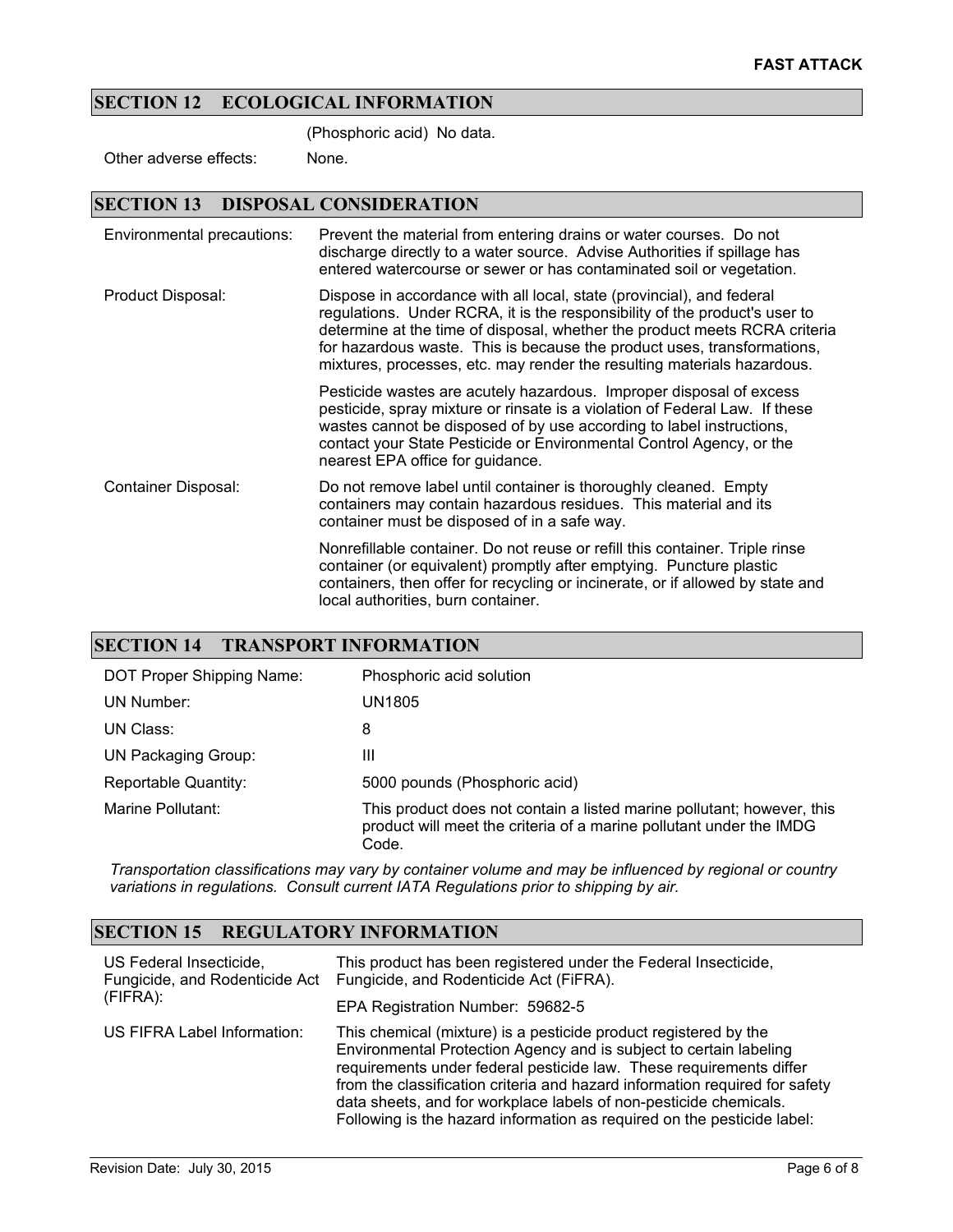# **SECTION 15 REGULATORY INFORMATION**

### **DANGER**

|                                                                          | Corrosive.                                                                                                                                                                                                                          | Causes irreversible eye damage and skin burns.<br>Maybe fatal if swallowed, absorbed through the skin, or inhaled.<br>This pesticide is toxic to fish and aquatic organisms. |  |
|--------------------------------------------------------------------------|-------------------------------------------------------------------------------------------------------------------------------------------------------------------------------------------------------------------------------------|------------------------------------------------------------------------------------------------------------------------------------------------------------------------------|--|
| <b>US Toxic Substance Control</b><br>Act:                                | All components of this product are in compliance with the inventory<br>listing requirements of the U.S. Toxic Substances Control Act (TSCA)<br>Chemical Substance Inventory.                                                        |                                                                                                                                                                              |  |
| <b>Canadian Domestic Substance</b><br>List:                              | All components of this product are listed on the Canadian Domestic List.                                                                                                                                                            |                                                                                                                                                                              |  |
| EU Existing Inventory of<br><b>Chemical Substances:</b>                  | All components of this product are in compliance with the inventory<br>listing requirements of the E.U. Existing Inventory of Chemical<br>Substances (EINECS). All components of this product have been pre-<br>listed under REACh. |                                                                                                                                                                              |  |
| TSCA Sec. 12(b) Export<br>Notification:                                  | This product does not contain a chemical at or above de minimis<br>concentrations which requires reporting.                                                                                                                         |                                                                                                                                                                              |  |
| Canadian WHMIS                                                           | $E$ , D.2. $B$                                                                                                                                                                                                                      |                                                                                                                                                                              |  |
| Classification:                                                          | This product has been classified in accordance with the hazard criteria of<br>the CPR and the SDS contains all of the information required by the<br>CPR.                                                                           |                                                                                                                                                                              |  |
| Massachusetts Right-To-Know:                                             | This product contains materials subject to disclosure under the<br>Massachusetts' Right-To-Know Law:<br>- Phosphoric acid                                                                                                           |                                                                                                                                                                              |  |
| New Jersey Right-To-Know:                                                | This product contains materials subject to disclosure under the New<br>Jersey's Right-To-Know Law:<br>- Phosphoric acid (1516)                                                                                                      |                                                                                                                                                                              |  |
| Pennsylvania Right-To-Know:                                              | This product contains materials subject to disclosure under the<br>Pennsylvania's Right-To-Know Law:<br>- Phosphoric acid                                                                                                           |                                                                                                                                                                              |  |
| California Proposition 65:                                               | This product contains materials which the State of California has found<br>to cause cancer, birth defects or other reproductive harm:<br>- Ethylene oxide (trace)<br>- Dioxane, 1,4- (trace)<br>- Acetaldehyde (trace)              |                                                                                                                                                                              |  |
| <b>SARA TITLE III-Section</b><br>311/312 Categorization (40<br>CFR 370): | Immediate (acute) hazard                                                                                                                                                                                                            |                                                                                                                                                                              |  |
| SARA TITLE III-Section 313<br>(40 CFR 372):                              | This product does not contain materials which are listed in Section 313<br>at or above de minimis concentrations.                                                                                                                   |                                                                                                                                                                              |  |
| <b>CERCLA Hazardous</b><br>Substance (40 CFR 302)                        | This product contains materials subject to reporting under CERCLA and<br>Section 304 of EPCRA:<br>- Phosphoric acid (5000 pounds)                                                                                                   |                                                                                                                                                                              |  |
| Water Hazard Class (WGK):                                                | This product is water-endangering (WGK=2).                                                                                                                                                                                          |                                                                                                                                                                              |  |
| <b>Other Chemical Inventories:</b>                                       | Australia (AICS):                                                                                                                                                                                                                   | All components listed.                                                                                                                                                       |  |
|                                                                          | China (IECSC):                                                                                                                                                                                                                      | All components listed.                                                                                                                                                       |  |
|                                                                          | Japan (ENCS):                                                                                                                                                                                                                       | All components listed.                                                                                                                                                       |  |
|                                                                          | Korea (KCI):                                                                                                                                                                                                                        | All components listed.                                                                                                                                                       |  |
|                                                                          | Philippines (PICCS):                                                                                                                                                                                                                | All components listed.                                                                                                                                                       |  |